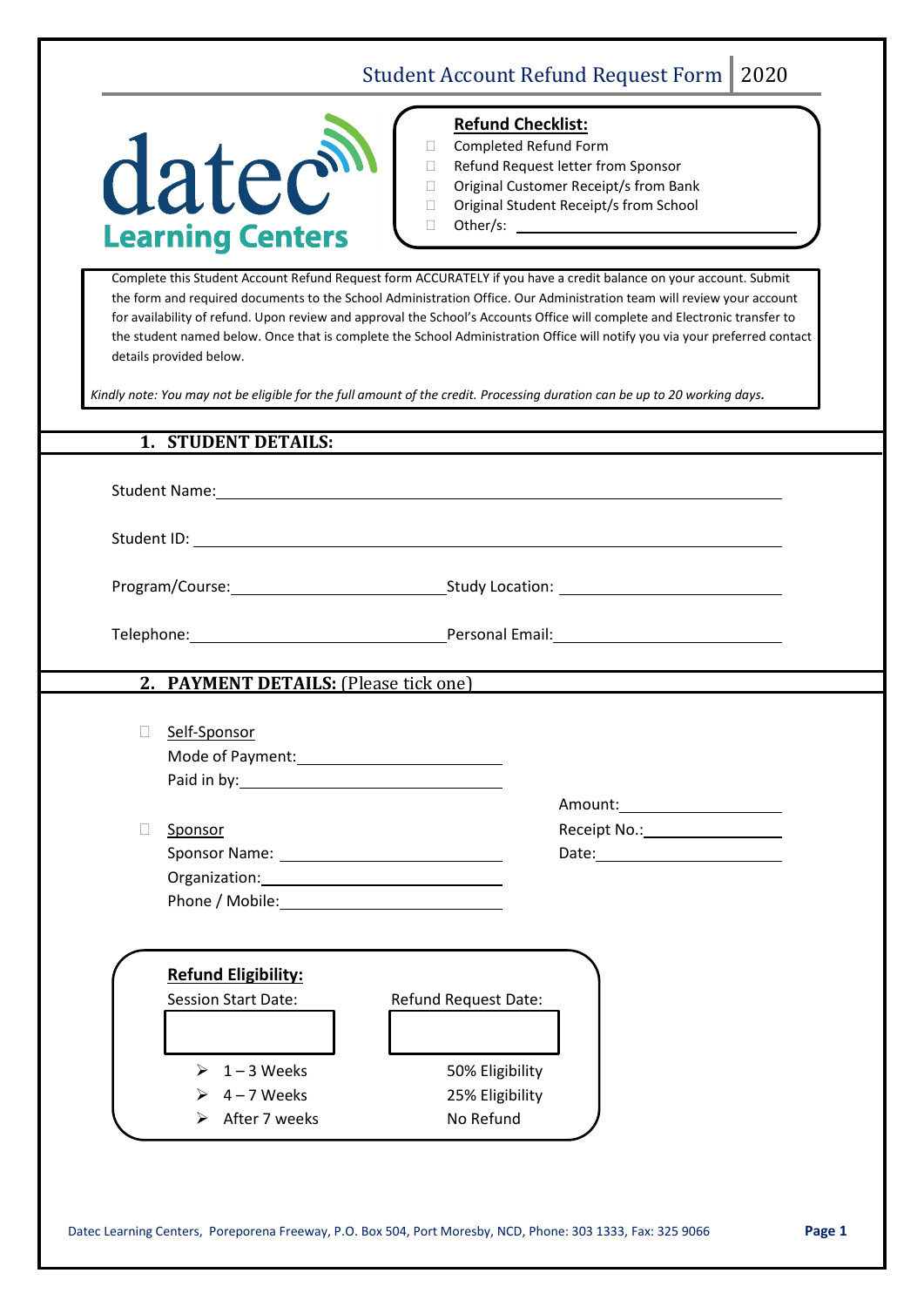|              | 3. REASON FOR REFUND (Please Tick One)          |                                                                                                                                                                                                                                                                                                                                                                                                                                                                                                 |
|--------------|-------------------------------------------------|-------------------------------------------------------------------------------------------------------------------------------------------------------------------------------------------------------------------------------------------------------------------------------------------------------------------------------------------------------------------------------------------------------------------------------------------------------------------------------------------------|
|              | <b>Excess Fee Paid</b><br>П                     |                                                                                                                                                                                                                                                                                                                                                                                                                                                                                                 |
|              | Withdrawal<br>$\mathbb{R}^n$                    |                                                                                                                                                                                                                                                                                                                                                                                                                                                                                                 |
|              | Not Registered<br>$\mathbf{L}$                  |                                                                                                                                                                                                                                                                                                                                                                                                                                                                                                 |
|              | $\Box$                                          |                                                                                                                                                                                                                                                                                                                                                                                                                                                                                                 |
|              |                                                 |                                                                                                                                                                                                                                                                                                                                                                                                                                                                                                 |
|              | 4. STUDENT/SPONSOR ACCOUNT DETAILS              |                                                                                                                                                                                                                                                                                                                                                                                                                                                                                                 |
|              |                                                 | Refund to (Account Name): Manual Contract Contract Contract Contract Contract Contract Contract Contract Contract Contract Contract Contract Contract Contract Contract Contract Contract Contract Contract Contract Contract                                                                                                                                                                                                                                                                   |
|              | Bank: (tick one only)                           |                                                                                                                                                                                                                                                                                                                                                                                                                                                                                                 |
| П.           | <b>Bank of South Pacific</b>                    | Branch: example and a series of the series of the series of the series of the series of the series of the series of the series of the series of the series of the series of the series of the series of the series of the seri                                                                                                                                                                                                                                                                  |
| $\Box$       | <b>Westpac Bank</b>                             |                                                                                                                                                                                                                                                                                                                                                                                                                                                                                                 |
| $\Box$       | <b>ANZ Bank</b>                                 |                                                                                                                                                                                                                                                                                                                                                                                                                                                                                                 |
| П.           | Kina Bank                                       |                                                                                                                                                                                                                                                                                                                                                                                                                                                                                                 |
| $\Box$       |                                                 |                                                                                                                                                                                                                                                                                                                                                                                                                                                                                                 |
|              |                                                 |                                                                                                                                                                                                                                                                                                                                                                                                                                                                                                 |
|              | <b>Option 1: STUDENT DECLARATION</b>            | 5. DECLARATION: You must select only ONE option from section below                                                                                                                                                                                                                                                                                                                                                                                                                              |
|              | information is untrue, inaccurate or concealed. | I have read and agree to the Student Refund Policy and Procedures and the above conditions of<br>refund and declare that I am the person to whom this refund is to be paid                                                                                                                                                                                                                                                                                                                      |
| the student) |                                                 |                                                                                                                                                                                                                                                                                                                                                                                                                                                                                                 |
| to me.       |                                                 | truthful, accurate and complete. I understand that this Student Refund request may be refused if<br>Option 2: Authorization to pay refund to a third party (Refund to be paid to someone other than<br>I authorize the Datec Learning Centers to pay this refund to the person<br>whose account details are listed in Section 4. I have read and agree to the Student Refund Policy and<br>Procedures and the above conditions of refund and I understand this refund will not be paid directly |